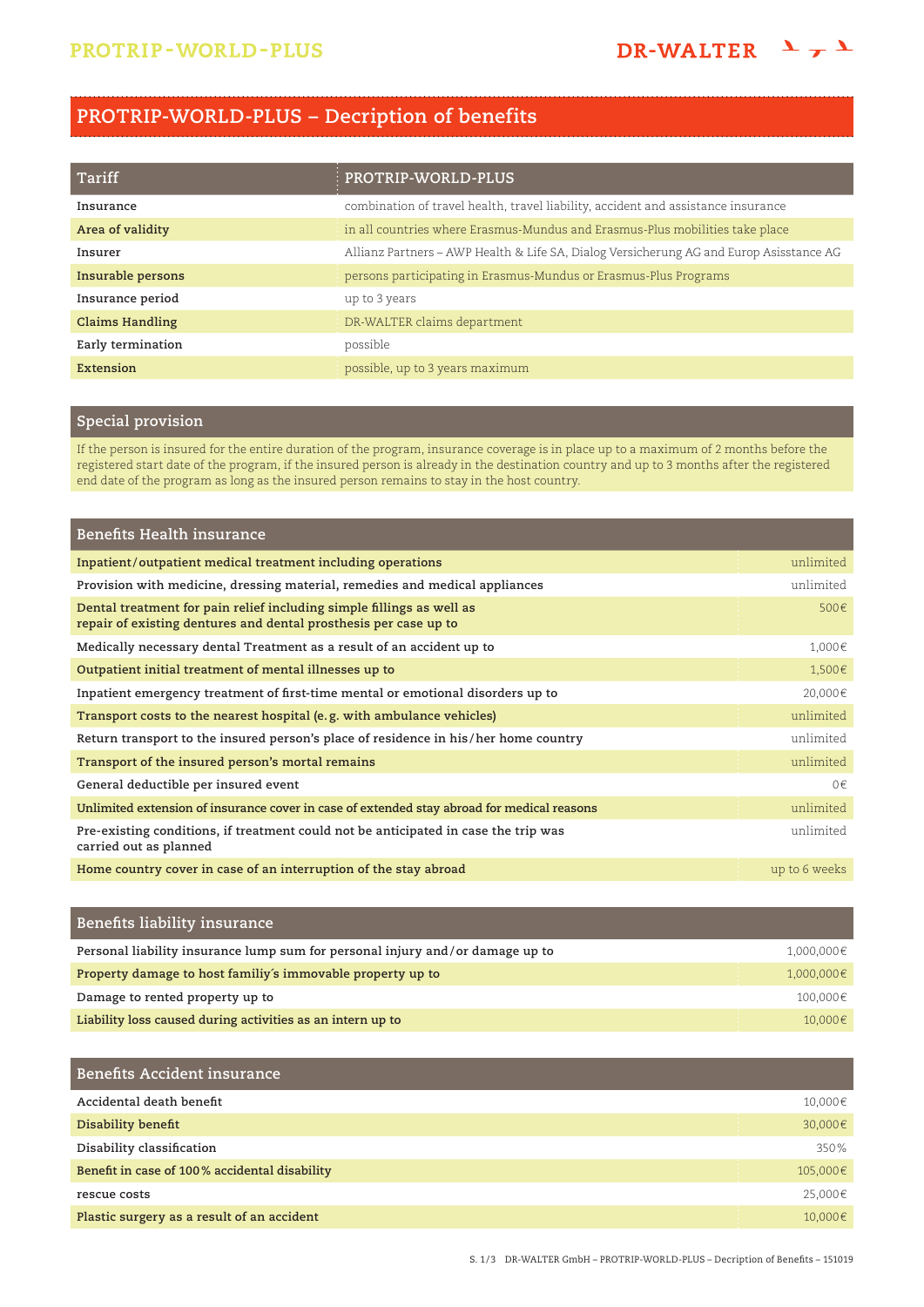

| <b>Benefits Assistance insurance</b>                                                                              |        |
|-------------------------------------------------------------------------------------------------------------------|--------|
| Assistance in case of loss of means of payment                                                                    |        |
| Assistance in case of loss of means of payment                                                                    |        |
| Assistance in case of criminal prosecution                                                                        |        |
| Return trip in case of an emergency                                                                               |        |
| Arrival of a person in a position of trust in case of an emergency per insured event up to a maximum<br>amount of | 4.000€ |

| <b>Benefit exclusions</b>                                  | PROTRIP-WORLD-PLUS                                                                                                                                                                                                                          |
|------------------------------------------------------------|---------------------------------------------------------------------------------------------------------------------------------------------------------------------------------------------------------------------------------------------|
| No insurance cover is provided for<br>damages:             | • intentionally caused by the insured person;                                                                                                                                                                                               |
|                                                            | • caused by the insured person as a result of an intentional criminal act or the<br>intentional attempt of committing a criminal act.                                                                                                       |
| Health insurance does not cover among<br>other things:     | • costs of treatment of pre-existing conditions including chronic illnesses unless there is<br>an acute and unexpected deterioration in the patient's health;                                                                               |
|                                                            | • treatments and other medically prescribed measures of which the insured person knew<br>at the start of the journey that they would have to take place for medical reasons in<br>case the trip was carried out as planned (e.g. dialysis); |
|                                                            | • purchase and repair of pacemakers, prostheses, visual and hearing aids;                                                                                                                                                                   |
|                                                            | • costs due to accidents or illnesses as a result of mental illness or cognitive disorders if<br>these are caused by the use of alcohol, drugs, intoxicants or narcotics, sleeping pills or<br>other narcotic substances;                   |
|                                                            | • acupuncture, fango and massages;                                                                                                                                                                                                          |
|                                                            | • need of care or custody;                                                                                                                                                                                                                  |
|                                                            | • psychoanalytic and psychotherapeutic treatments unless covered within the policy's<br>medical benefits, as well as hypnosis.                                                                                                              |
| Accident insurance does not cover among<br>other things:   | · accidents as a result of drunkenness or drug use;                                                                                                                                                                                         |
|                                                            | • illnesses and wear and tear, e.g. back pain resulting from a permanent sitting position,<br>strokes or heart attack since they are not considered as accidents;                                                                           |
|                                                            | • accidents caused directly or indirectly by nuclear power;                                                                                                                                                                                 |
|                                                            | • accidents as a result of mental illness or cognitive disorders;                                                                                                                                                                           |
|                                                            | • accidents caused directly or indirectly by foreseeable acts of war.                                                                                                                                                                       |
| liability insurance does not cover among                   | · damages to leased, rented or borrowed equipment;                                                                                                                                                                                          |
| other things:                                              | • damages to the host family's movable property;                                                                                                                                                                                            |
|                                                            | • damages to motor vehicles as a result of operating such vehicles;                                                                                                                                                                         |
|                                                            | • damages caused by the exchange, transmission or provision of electronic data.                                                                                                                                                             |
| Assistance insurance does not cover<br>among other things: | · illnesses as a psychological reaction to war, unrest, an act of terror, a plane crash or the<br>fear of war, unrest or acts of terror;                                                                                                    |
|                                                            | • chronic mental illnesses, also if they occur in phases, and addiction.                                                                                                                                                                    |